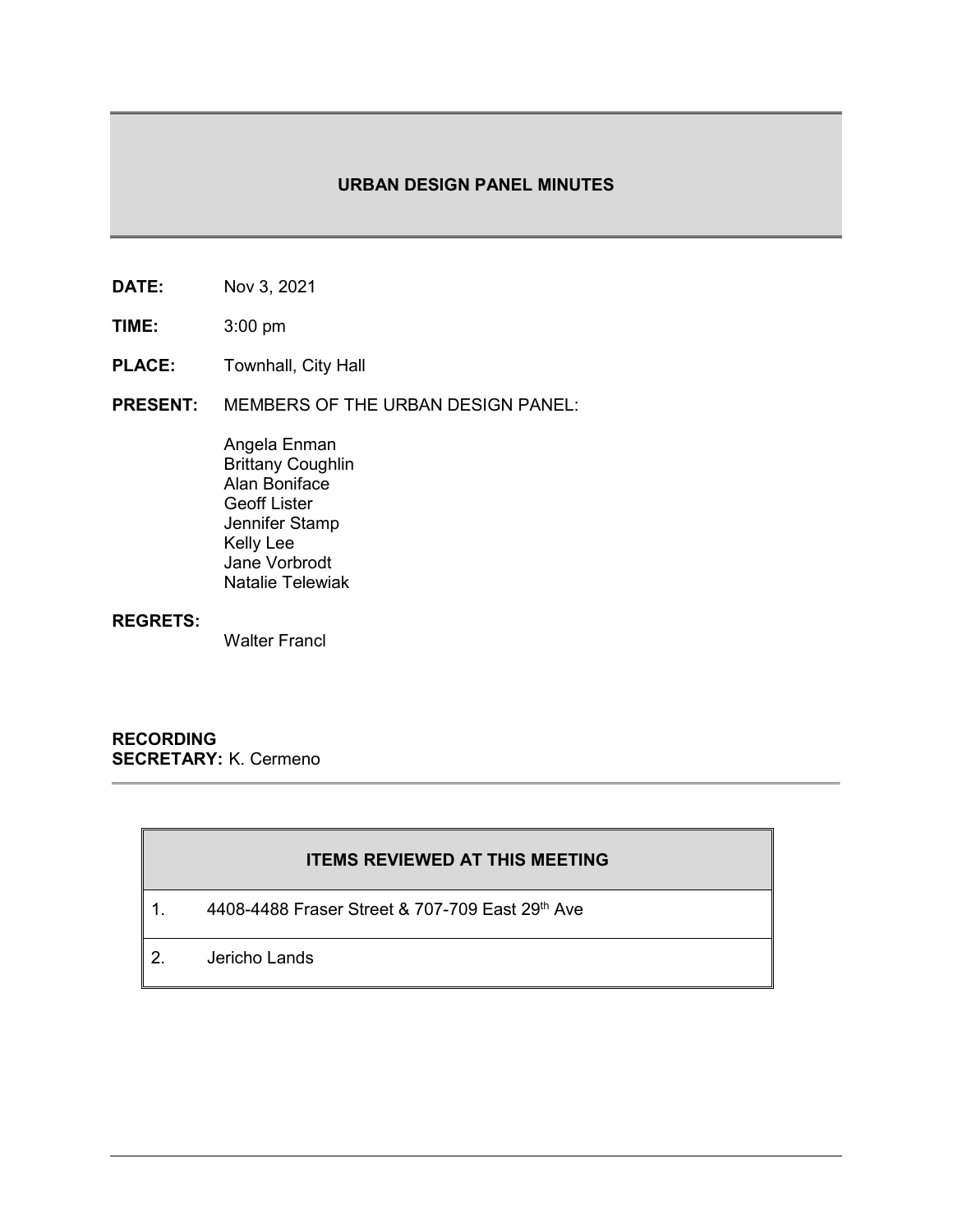Chair Angela Enman called the meeting to order at 3:05pm and noted the presence of a quorum. The panel then considered applications as scheduled for presentation.

| 1. Address:                | 4408-4488 Fraser Street & 707-709 East 29th Avenue                                                                                                                                                                                                                                                                                                                                                                                                                                                                                                           |
|----------------------------|--------------------------------------------------------------------------------------------------------------------------------------------------------------------------------------------------------------------------------------------------------------------------------------------------------------------------------------------------------------------------------------------------------------------------------------------------------------------------------------------------------------------------------------------------------------|
| Permit No.                 | RZ-2021-00042                                                                                                                                                                                                                                                                                                                                                                                                                                                                                                                                                |
| Description:               | To develop a six-storey (with a partial seventh storey for amenity areas)<br>secured market rental mixed-use building with 100 residential units,<br>and commercial retail space at grade; all over two levels of<br>underground parking, including 97 underground parking spaces and<br>200 bicycle spaces. The floor area is 8,149 sq. m (87,717 sq. ft.), and<br>the floor space ratio (FSR) is 3.65. Maximum building height is 24.1 m<br>(79 ft.). The application is being considered under the Affordable<br>Housing Choices Interim Rezoning Policy. |
| Zoning:                    | RT-2 to CD-1                                                                                                                                                                                                                                                                                                                                                                                                                                                                                                                                                 |
| <b>Application Status:</b> | Rezoning                                                                                                                                                                                                                                                                                                                                                                                                                                                                                                                                                     |
| Review:                    | First                                                                                                                                                                                                                                                                                                                                                                                                                                                                                                                                                        |
| Architect:                 | <b>Strand and Locarno Development</b>                                                                                                                                                                                                                                                                                                                                                                                                                                                                                                                        |
| Staff:                     | Havan Surat & Simon Jay                                                                                                                                                                                                                                                                                                                                                                                                                                                                                                                                      |

## **EVALUATION: SUPPORT with Recommendations (8/0)**

#### • **Introduction:**

Rezoning Planner, Simon Jay, began by noting, the rezoning application is at 4408-4488 Fraser Street and 707-709 East 29th Avenue. The seven lot site is a full block on Fraser Street between 28th and 29th Avenues, is currently zoned RT-2 and is occupied by single-family houses and a duplex.

The site is located in the area sometimes known as the Fraserhood, which has seen considerable development despite the absence of a neighbourhood plan. On the 17-block stretch of Fraser Street between Kingsway and 33rd Avenue, there have been 12 four-storey mixed-use developments built, and two more approved rezoning's for six-storey mixed-use developments.

The zoning on Fraser Street is a patchwork of C-2, CD-1, and RT-2. Directly north of the site is five blocks of C-2 zoning, and directly south is a four-storey mixed-use CD-1 development. To the east, on the other side of the lane, is zoned RS-1.

### **Policy**

This application is being considered under the Affordable Housing Choices Interim Rezoning Policy, which is a citywide pilot program that enables rezonings for new buildings that provide 100% of the residential floor area as secured rental. Under the policy, buildings up to six-storeys may be considered on an arterial, such as Fraser Street.

The Affordable Housing Choices Policy is closed to new rezoning enquiries; however applications such as this, which received formal advice prior to June 2019 are still eligible.

The Affordable Housing Choices Policy allows for a maximum of two projects within 10 blocks along an arterial. There has been one other project on Fraser Street within 10 blocks. The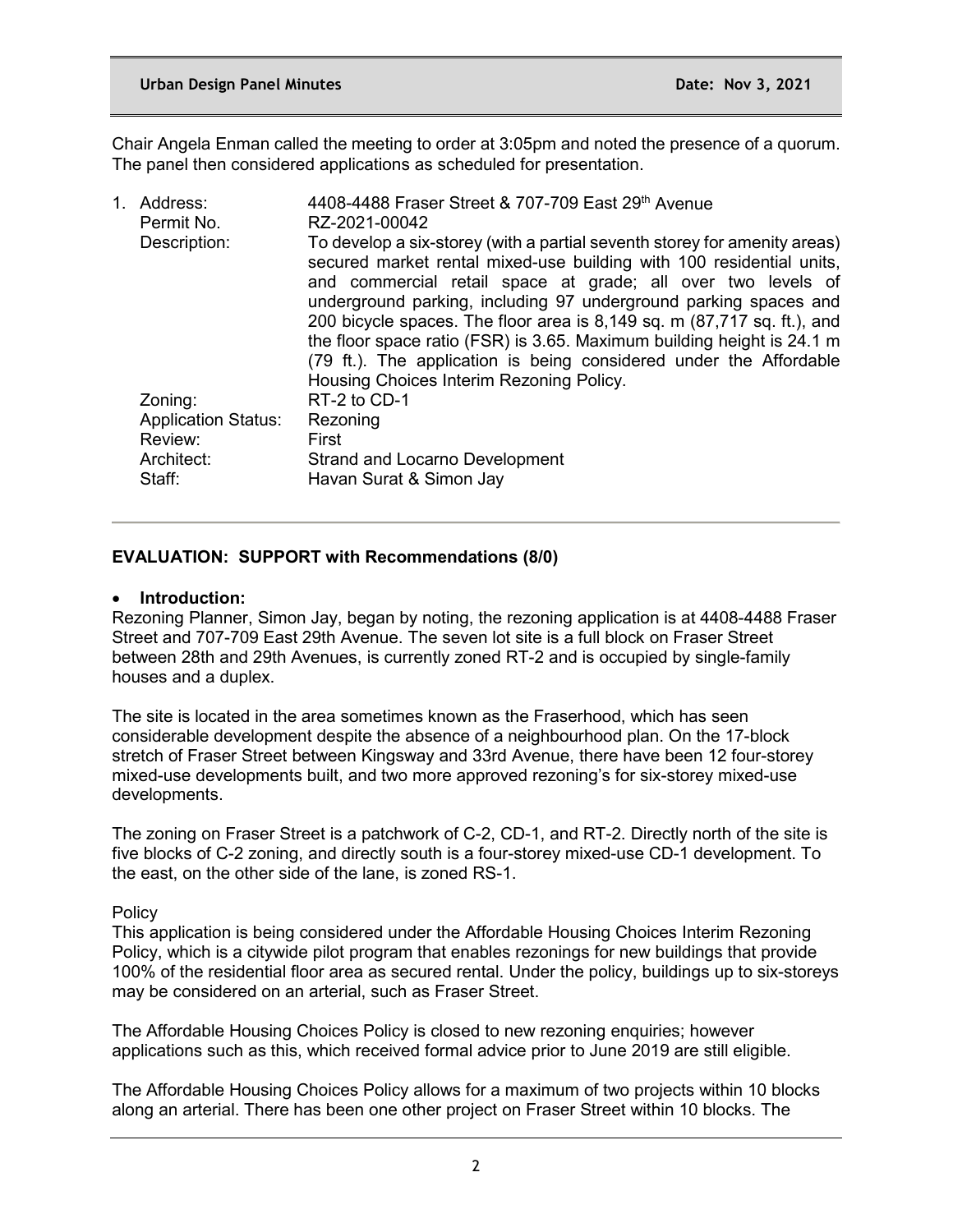approved rezoning is under construction between 22nd and 23rd Avenues and is a six-storey mixed-use building with townhomes at the rear.

The applicant is proposing a 6-storey building, with 100 secured market rental units and commercial retail space at grade. Within the massing of the double height commercial, five town houses have been included at the lane. A floor space ratio of 3.65 and a building height of 24.1 m are proposed. Two levels of underground parking can be accessed from the lane.

Development Planner, Havan Surat, began by describing the site as rectangular, covering the entire block, and having dimensions of approximately 237.5 ft. x 101 ft. (72.4m x 30.8m).

Commercial retail units (CRUs) are accessed centrally from the Fraser Street and residential units are accessed from the residential lobby along 28th Ave. There are town home units at the rear lane which have access from the lane and also from the building interior. The townhomes are two level units with bedrooms located at the lower level and the living areas at the upper level.

The upper level units are positioned around the building perimeter with balconies at the rear and front sides served by a double loaded corridor in the centre. The building setbacks at fifth level in the front along the Fraser St. Along the rear side, the building setbacks of 30 ft. from centre of rear lane at 3rd level with a further setback of 10 ft. at the 5th level. Common amenity spaces that include indoor and outdoor areas are located at the seventh level of the building. Shadow studies indicate that the building cast deep shadows towards public realm on March and September during morning time and towards private yards during late afternoon times of the day.

Advice from the Panel on this application is sought on:

- 1. Does panel support the proposed massing, height & density?
- 2. Please comment on the amount of amenity areas provided for the proposed 100 unit residential building
- 3. Please comment on overall architectural expression and interfaces to the public realm and residential zone to the east.

The planning team then took questions from the panel.

## • **Applicant's Introductory Comments:**

The applicant noted the site is in a popular area with close proximity to the airport and schools and other needs, a site that is really coming to age.

The development is consistent with City goals to increase housing and create a more viable and sustainable communities.

The site is smaller and shallower than its neighboring sites. It is about 60 percent shorter than the site to the south.

Per the City's request, the main commercial space has been set back. It is quite a generous set back from the curve to the front of the retail space.

The residential entry is at the North side of the site. The upper two storeys are setback.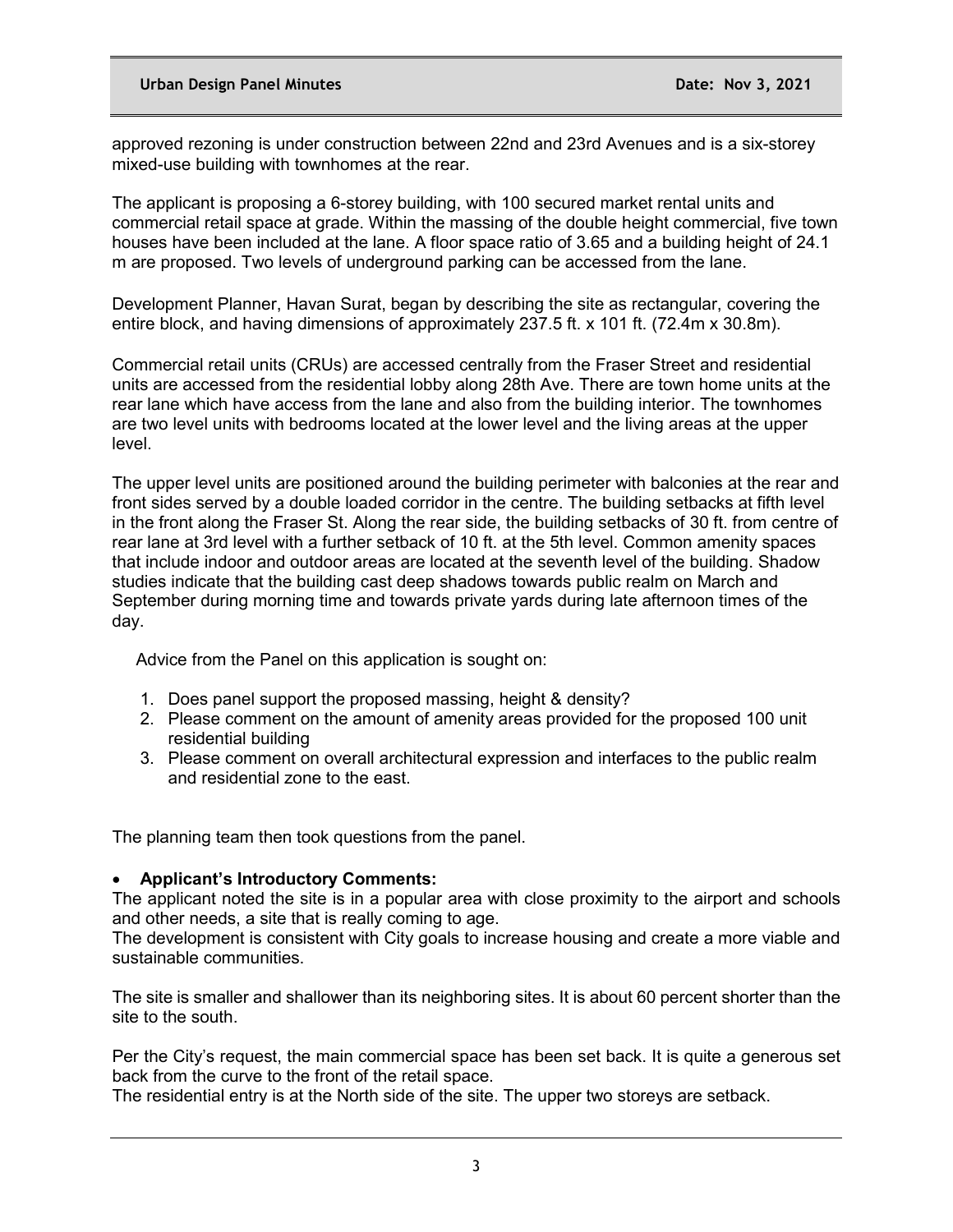The amenity space is invisible form the street. The amenity space is twice the square footage than the surrounding projects.

There is spontaneous seating throughout the public realm, there are over sized patios separated by planting. The amenity roof has a variety of uses for small to large groups.

There is enhanced screening along the lane side to makes it a much more lively contribution.

The applicant noted the sustainability is meeting all the target goals and green zoning targets.

The applicant team then took questions from the panel.

# • **Panel's Consensus on Key Aspects Needing Improvement:**

Having reviewed the project it was moved by **MS. COUGHLIN** and **MS. STAMP** and was the decision of the Urban Design Panel:

THAT the Panel **SUPPORT** the project with the following recommendations to be reviewed by City Staff:

- Design development to increase the size of the outdoor amenity space;
- Design development to simplify the architectural expression and materiality;
- Design development to improve the livability of the townhome units on the lane;
- Consider passive design strategies and provision of cooling.

## **Related Commentary:**

There were mixed comments regarding the height, density and massing, at this location with some concerns around the height with the location at the high elevation, which makes the height read more strongly. However in general most panelists were in support.

Regarding the amenity, panelists suggested increasing the amount of outdoor amenity, as it's presently too tight considering the number of tenants. Panelists also suggested providing more glazing at the indoor rooftop amenity.

With the amenity space, consider accessibility; it is important to have a universal washroom, and to ensure that the amenity is fully accessible to all residents.

There was some concern with the architectural expression and it was noted that the lobby appears tight.

Consider simplifying the materiality. Presently there are many competing materials. Overall it was not felt that the expression contributes positively to the neighborhood. Consider the expression of brick masses and corner balconies. Consider simplifying the roof overhangs to better tie in with the rest of the building.

A panelist recommended tidying up the roofline so the higher masses speak better to the lower masses.

A panelist noted the experience along the ground plain, suggesting to consider the various entries and make them clearer to help enhance the experience on the ground floor.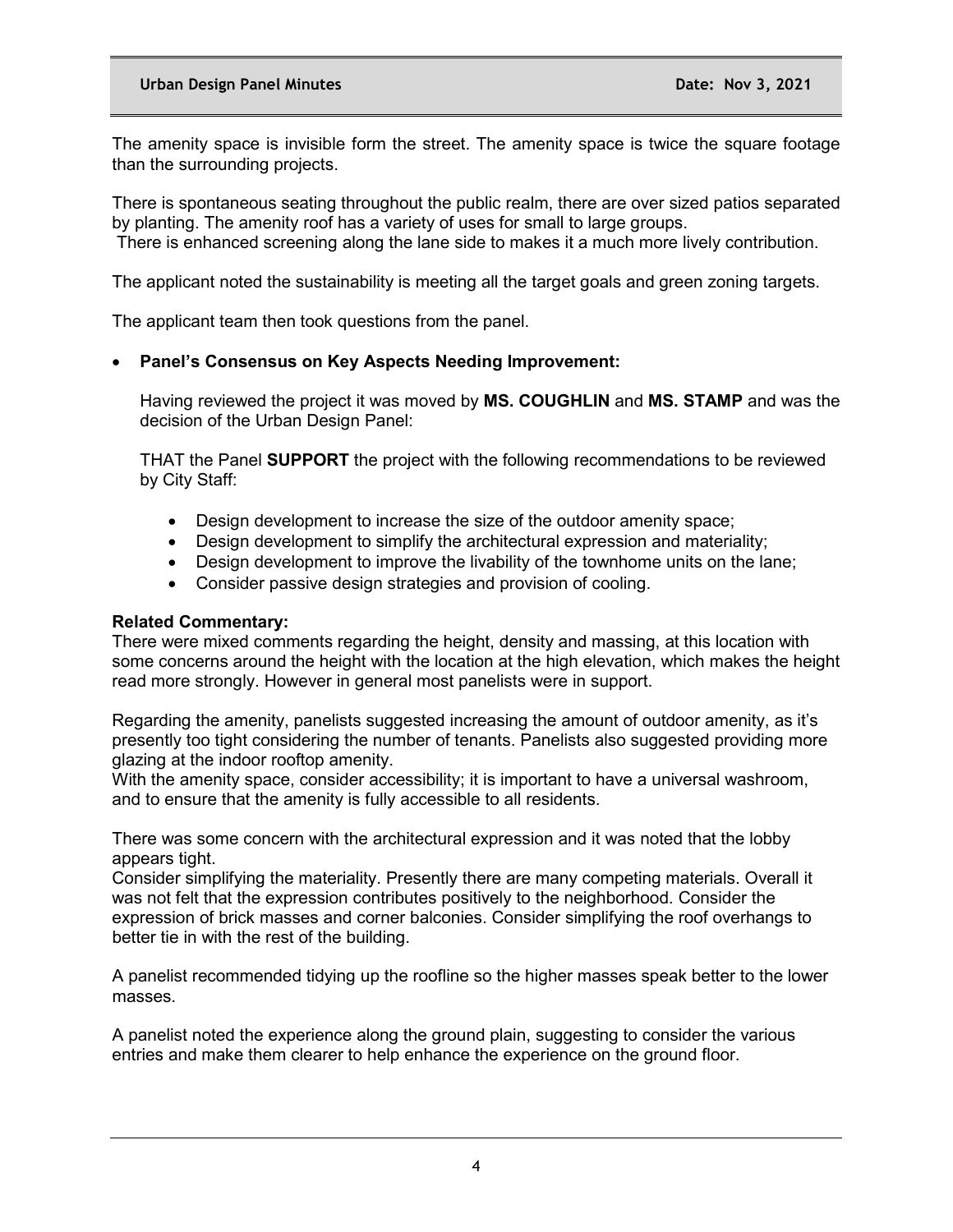It was thought that the retail on Fraser is generally well handled, however some panelists encouraged recessing major doorways. The at-grade commercial will benefit the neighborhood here.

A panelist suggested having an open space on the south end of the CRU, as it is the only sunny spot and should be taken advantage of.

There was mixed commentary regarding the townhomes. The townhomes at the lane are seen as a positive, however the sunken bedrooms are a concern. Consider ways to mitigate this. A few panelists suggested considering three-storey town homes with the same ground level, bedrooms on the upper level, and a recreation room and/or storage at the sunken level.

A few panelists encouraged looking at the commercial elevation and depth, and restricting commercial kitchen locations, which could help the lane elevation for the townhomes.

A few panelists mentioned cooling and resiliency with regard to the units and amenity spaces. It was strongly recommended to provide partial cooling, especially in the amenity room as a safe space for vulnerable individuals.

Panelists suggested incorporating as many as passive design strategies as possible.

**Applicant's Response:** The applicant team thanked the panel for their comments.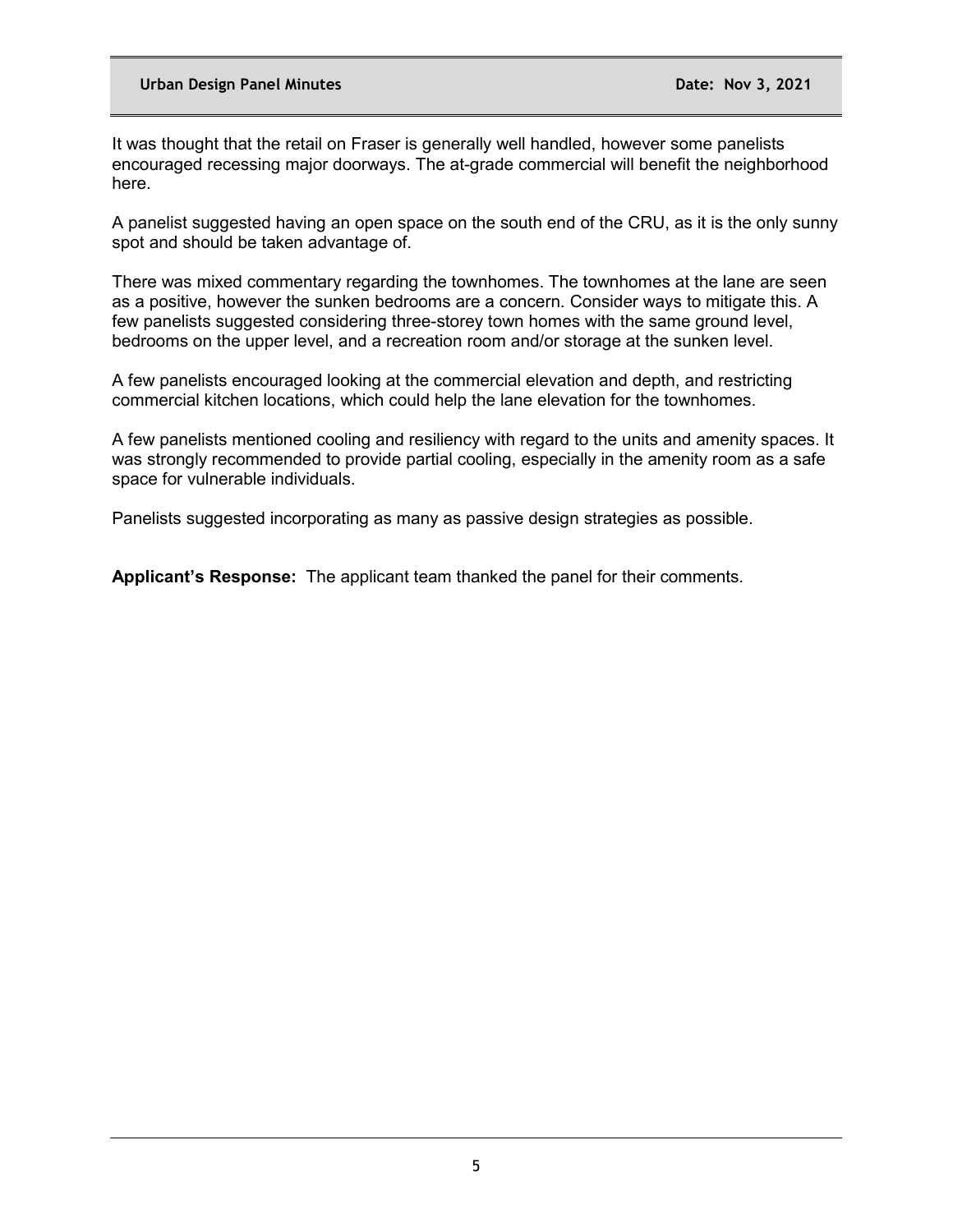| 2. Address:                | Jericho Lands                                                                                                                                                                                                                                                                                                                                                                                                                                                                                                                                                                                 |
|----------------------------|-----------------------------------------------------------------------------------------------------------------------------------------------------------------------------------------------------------------------------------------------------------------------------------------------------------------------------------------------------------------------------------------------------------------------------------------------------------------------------------------------------------------------------------------------------------------------------------------------|
| Permit No.<br>Description: | N/A<br>The City is developing a Policy Statement for the Jericho Lands that<br>will inform a future rezoning for the site. The Policy Statement will set<br>principles and objectives for reconciliation; land uses and density; site<br>ecology, parks, and open spaces; connections, movement, and<br>transportation; built form, massing, and height; sustainability and<br>infrastructure; community amenities; and development phasing. The<br>purpose of the workshop is to get feedback on emerging directions and<br>two site concepts, to inform development of a preferred concept. |
| Zoning:                    | <b>RS-1 &amp; CD-1</b>                                                                                                                                                                                                                                                                                                                                                                                                                                                                                                                                                                        |
| <b>Application Status:</b> | Non-Voting                                                                                                                                                                                                                                                                                                                                                                                                                                                                                                                                                                                    |
| Review:                    | First                                                                                                                                                                                                                                                                                                                                                                                                                                                                                                                                                                                         |
| Architect:                 | Urban Strategies, Canada Lands Company & MST Development<br>Corporation                                                                                                                                                                                                                                                                                                                                                                                                                                                                                                                       |
| Staff:                     | Scott Bell, Kirsten Robinson & Yuichi Watanabe                                                                                                                                                                                                                                                                                                                                                                                                                                                                                                                                                |

# **EVALUATION: Non-voting**

### • **Introduction:**

Community Planner, Kirsten Robinson, began by thanking the Cultural Liaisons for their welcome and acknowledged that we are living and working on the unceded traditional territory of the Musqueam, Squamish and Tsliel-Waututh Nations.

Since 2019, staff have been working collaboratively with Canada Lands Company and the MST Joint Venture (Musqueam, Squamish and Tsleil-Waututh Nations), and their design team led by Urban Strategies to develop the vision for the future of the Jericho Lands.

The planning process will result in a Policy Statement, which establishes principles and objectives relating to Reconciliation; land use; density; building types and heights; transportation and sustainability.

The purpose of today's workshop is to get the Panel's feedback and advice on the draft conceptual plans, and general approach to form and massing. Your feedback will be used to create a preferred plan that will guide future rezoning for the Jericho Lands.

Community Planner, Scott Bell, began by noting, the Jericho Lands are 36 hectares (90 acres) in size, located north of W 8th Avenue, south of W 4th Avenue, and bounded by Trimble Park and Queen Mary Elementary to the west, and Highbury Street to the east.

The eastern portion (referred to as Jericho Garrison) is currently zoned (RS-1), which permits, one-family dwellings, secondary suites, laneway houses, and two family dwellings.

The western portion (or Jericho Hill) is currently zoned CD-1 (404) which permits a variety of uses including residential, cultural and recreational uses, parks, institutional uses, public utility with an overall 0.60 floor space ratio (FSR).

## **What Is A policy Statement**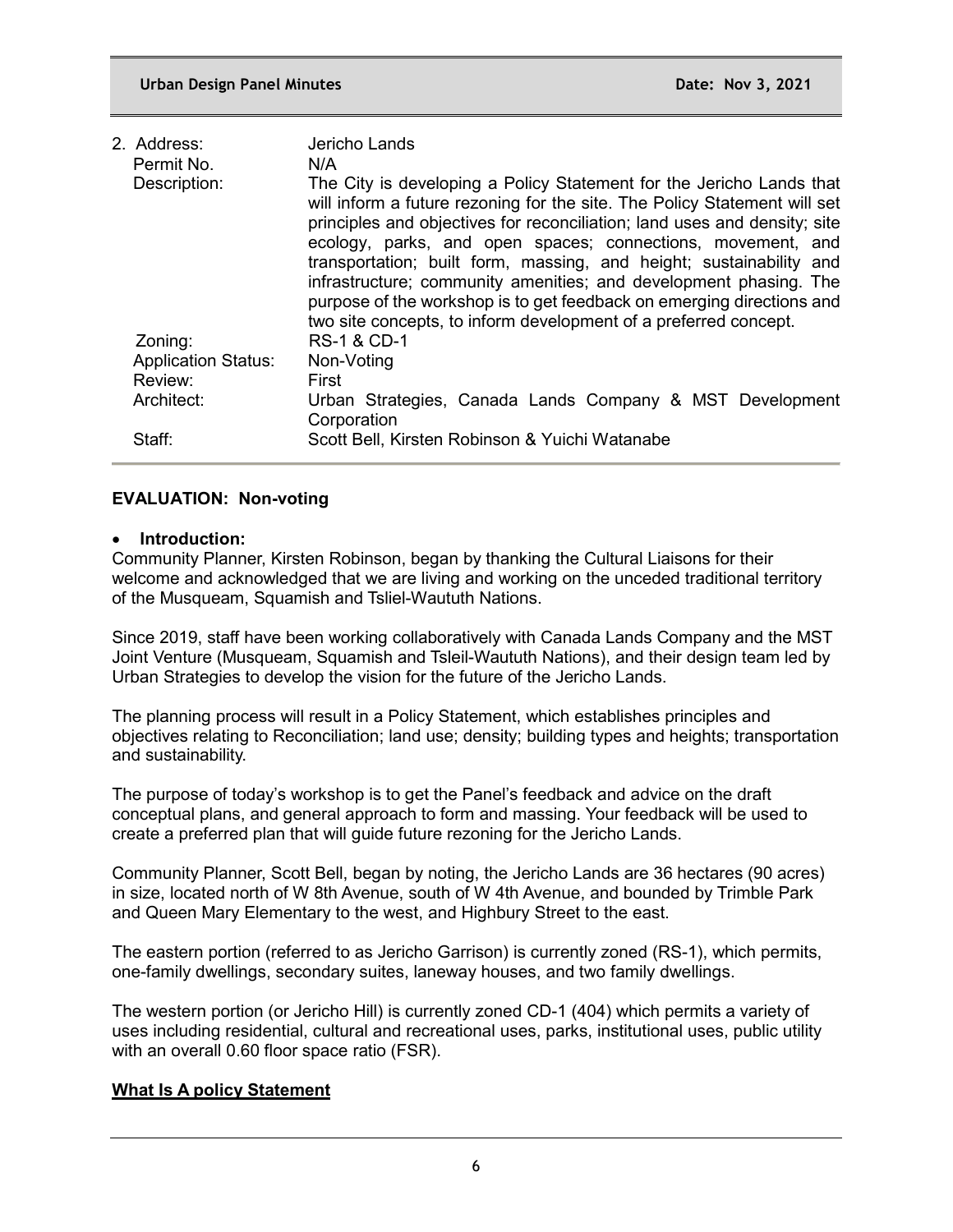In June 2018, the "Landowners": a joint venture partnership between the Musqueam, Squamish, and Tsleil-Waututh and Canada Lands Company requested that the City initiate a planning program to create a vision and land use policy for the Jericho Lands, with the output of this process being the creation of a policy statement.

A policy statement is a site specific, guiding document that establishes principles, objectives, and policies relating to a range of topics, such as:

- Reconciliation:
- Land uses and density;
- Site ecology, parks, and open spaces;
- Connections, movement, and transportation;
- Built form, massing, and height;
- Sustainability and infrastructure;
- Community amenities; and
- Development phasing

The Policy Statement is being created in collaboration with the landowners, local community, and stakeholder groups, before being presented to Council for consideration. The Jericho Lands are unique in that we are also working with the Cultural Liaisons, CLC and the MST Partnership to ensure that the interests of the Musqeuam, Squamish and Tsleil-Waututh communities are foundational to the creation of the policy statement.

If adopted by Vancouver City Council, the policy statement will provide guidance on future rezoning and redevelopment of the site.

Recently approved policy statements include the Heather Lands, Oakridge Transit Centre (or OCT), and Langara Gardens.

The Jericho Lands Policy Statement will provide policies and directions related to mobility, parks and open space, land use, and building heights and form – similar to those shown for the Heather Lands. The Policy Statement will also include an "Illustrative Plan" that demonstrates how the policies can be achieved.

We are working toward similar set of policies, directions and diagrams for the Jericho Lands.

### **Process**

Planning for the Jericho Lands commenced in 2019. Much of the work associated with Phase 1 was completed from March 2019 to March 2020, concluding with the development of a set of Draft Guiding Principles.

In addition to the City hosting a number of local engagement events/opportunities, the Landowner team has been engaging with the Musqueam, Squamish and Tsleil-Waututh communities directly. This input is being incorporated into planning for the Jericho Lands.

In early 2020, we launched Phase 2 of the planning process. Initially disrupted by the onset of COVID, we transitioned a number of our engagement activities online. The output of this phase was the creation and council endorsement of 24 emerging ideas.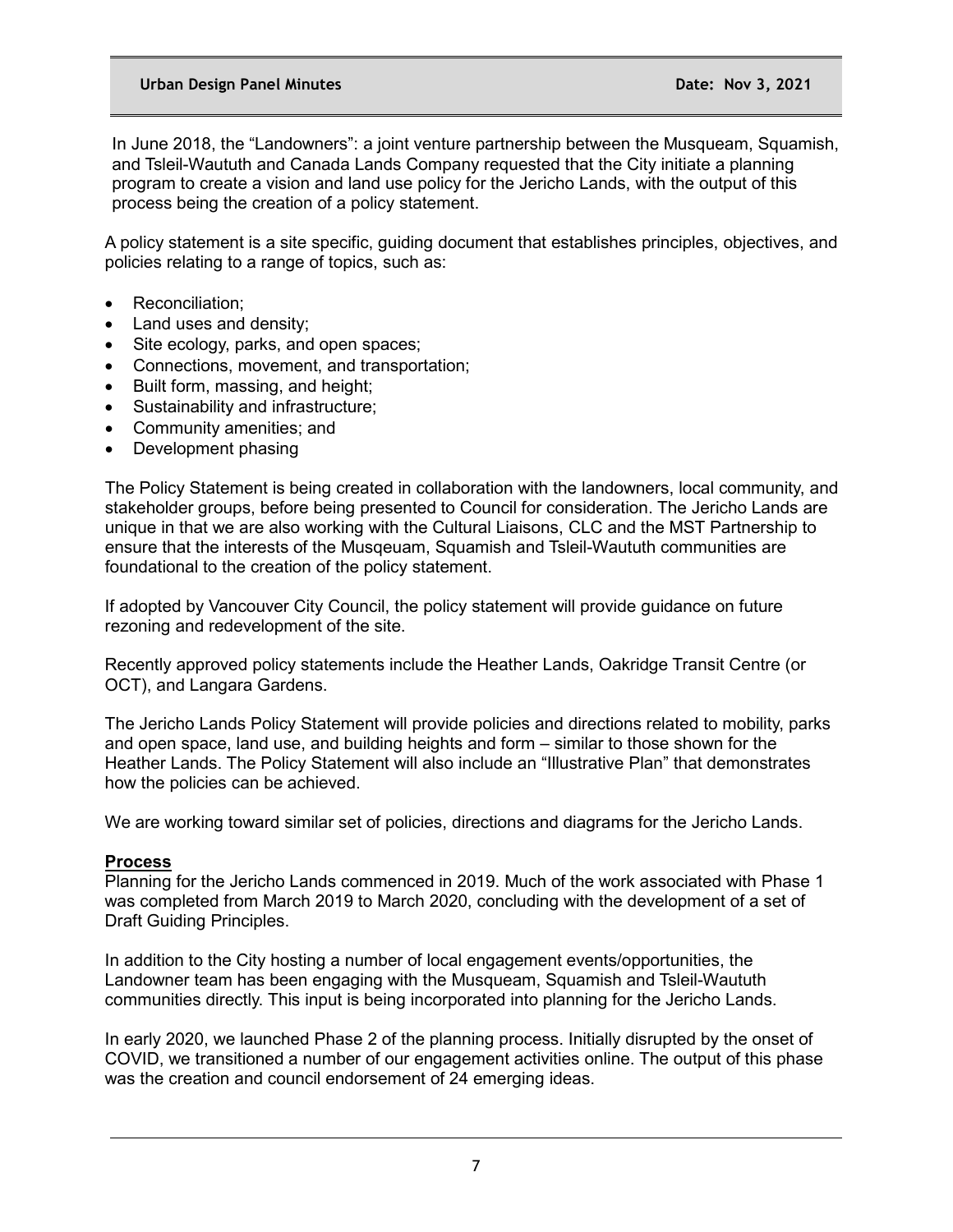On October 18, 2021, we kicked-off Phase 3 of the planning process. At this stage in the process, feedback is being requested on two concepts, to inform selection (or further development) of a preferred concept and emerging policy.

Following creation of a preferred plan, we will begin to draft the policy statement and accompanying council report to bring forward to Vancouver Council in late spring 2022.

## **Phase 1 Draft Guiding Principles**

The main output from the phase 1 engagement was a set of 'draft guiding principles' – as listed on this slide. These principles are high-level statements intended to guide the planning process. The draft Guiding Principles have been adjusted to reflect public feedback received to date.

Earlier this summer, Vancouver City Council voted to endorse these Guiding Principles, however they are proposed to remain in draft form until the Jericho Lands Policy Statement is completed. This allows for further refinement as new information is learned and feedback received.

## **Embedding Indigenous Values and Knowledge**

Phase 2 of the planning process shifted to establishing a greater understanding of the site and its potential. This work involved technical site studies, information gathering, analysis of City policies, and review of local and international best practices.

The key output of this phase was the Emerging Ideas, which were also endorsed by Vancouver City Council and became the building blocks of the two conceptual site plans you will see today.

One Emerging Idea influences all others - redevelopment of the Jericho Lands is an opportunity for the Musqueam, Squamish and Tsliel-Waututh Nations to express their deep connection to the land, while bringing forward new opportunities for prosperity for future generations.

## **Phase 2: Emerging Ideas**

In addition to Embedding Indigenous Values & Knowledge there are 24 other emerging ideas, organized into 4 themes. Those themes are: Natural systems & open spaces, Connectivity & mobility, inclusive neighbourhood, and Sustainability & resilience.

The emerging ideas within these themes alongside the draft guiding principles has set the highlevel guidance into the development of the two conceptual site plans – each of which presents different ways these ideas can take shape in 2D and 3D plans.

Advice from the Panel is sought on the following:

1. Preferred concept and/or elements.

Provide commentary on:

- 2. character, configuration and connectivity of public parks and open space;
- 3. mobility network including priority on walking, rolling and cycling, as well as vehicular connections;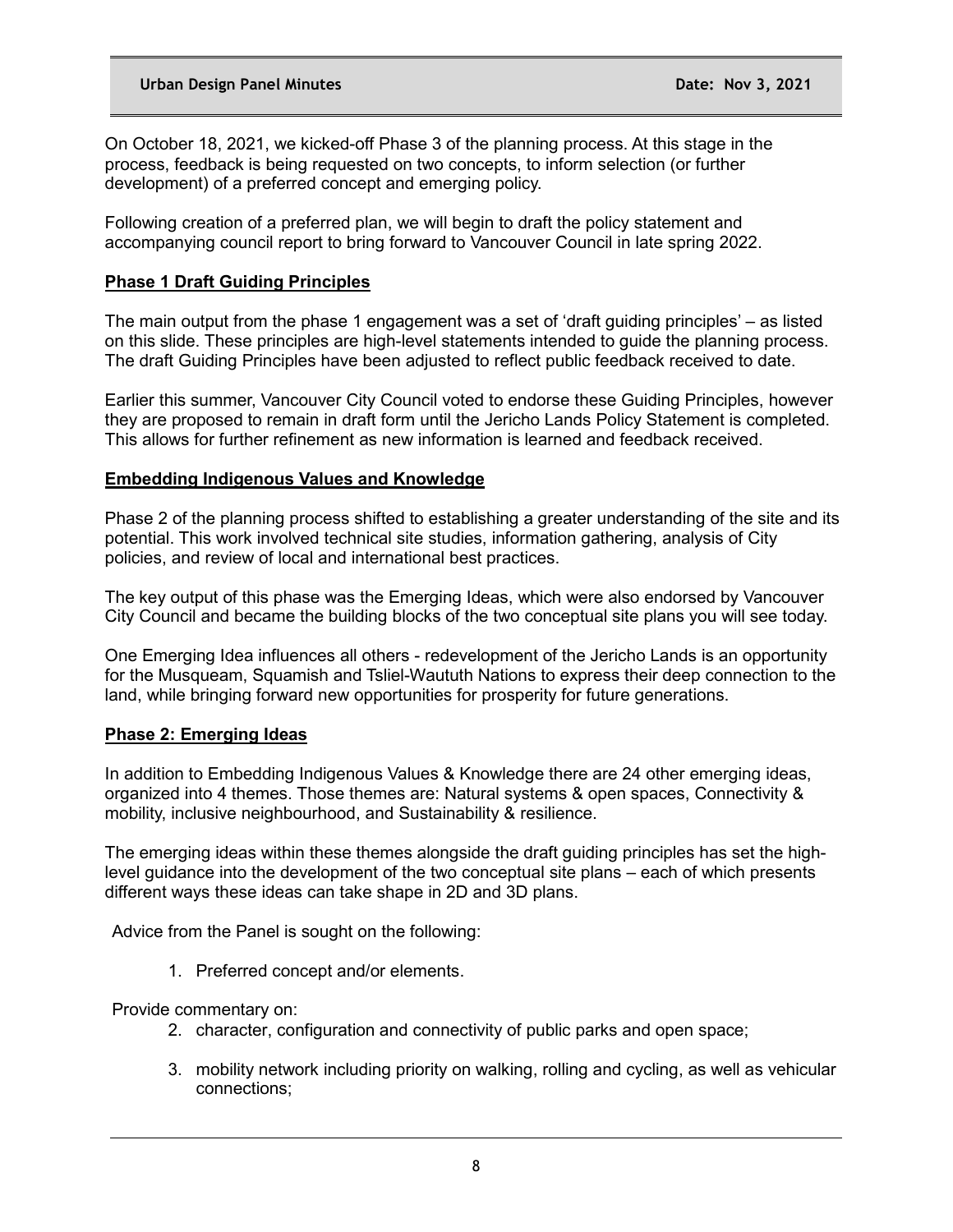- 4. approach to massing including proposed building types and heights;
- 5. proposed land uses including location of non-residential uses (retail/office/community centre) in relation to nearby uses (West 4<sup>th</sup> Ave, WPG Village, Jericho Beach Park).

The planning team then took questions from the panel.

#### • **Applicant's Introductory Comments:**

This is a transformational opportunity for a unique site; the surroundings of the coastal beach, the mountains, proximity to the downtown are significant to this site. The applicant noted they have explored two conceptual site options.

The design process began by understanding the cultural and spiritual significance of the site. The typography of the site is an important aspect, thinking about connectivity and mobility to and through the site.

The process began with a site analysis and it many layers to understand the elements of the site. There is a network of park and open space, in addition to new spaces being proposed. The intent is to plan for a resilient, inclusive, generational and low carbon community.

The applicant team noted they held various engagements session with the MST (Musqueam, Squamish and Tsleil-Waututh) community members that were guided by various cultural liaisons. Input and feedback gathered during these sessions has helped inform the planning and design direction for the conceptual site plan options.

Cultural design inspiration came with three concepts, starting with the land, when regarding first nations everything starts with the land, a place of gathering and abundance, and telling the stories of the MST people and the Lands.

Cultural site planning elements include honoring the ridge, water as a life giver, steward tress and canopy, living with nature, a place of arrival, spirit of the long house, and celebrating the MST partnership.

The two culturally conceptual site-planning options are the Weave, a strong community fabric, and the Eagle, a bird on the wing soars from ocean to ridge.

The weave is built on rebuilding the community, with intergenerational learning, a strong partnership working as one, one heart one mind. There is a central east west spring that is inspired by the common spaces and traditional long houses. The entire length of the spine is meant to be green, active, neighborly and accessible.

The weave consists of three distinct hearts, the village heart, the nature heart and the community heart. These hearts support a space for community, urban agriculture, gathering and learning. There is a nature and recreational playing field and spaced for office and community facilities. The weave is represented by a connection from  $4<sup>th</sup>$  to  $8<sup>th</sup>$  Ave. The proposed new  $4<sup>th</sup>$ Ave is a water edge that can be a great space to introduce MST figures, public art and knowledge.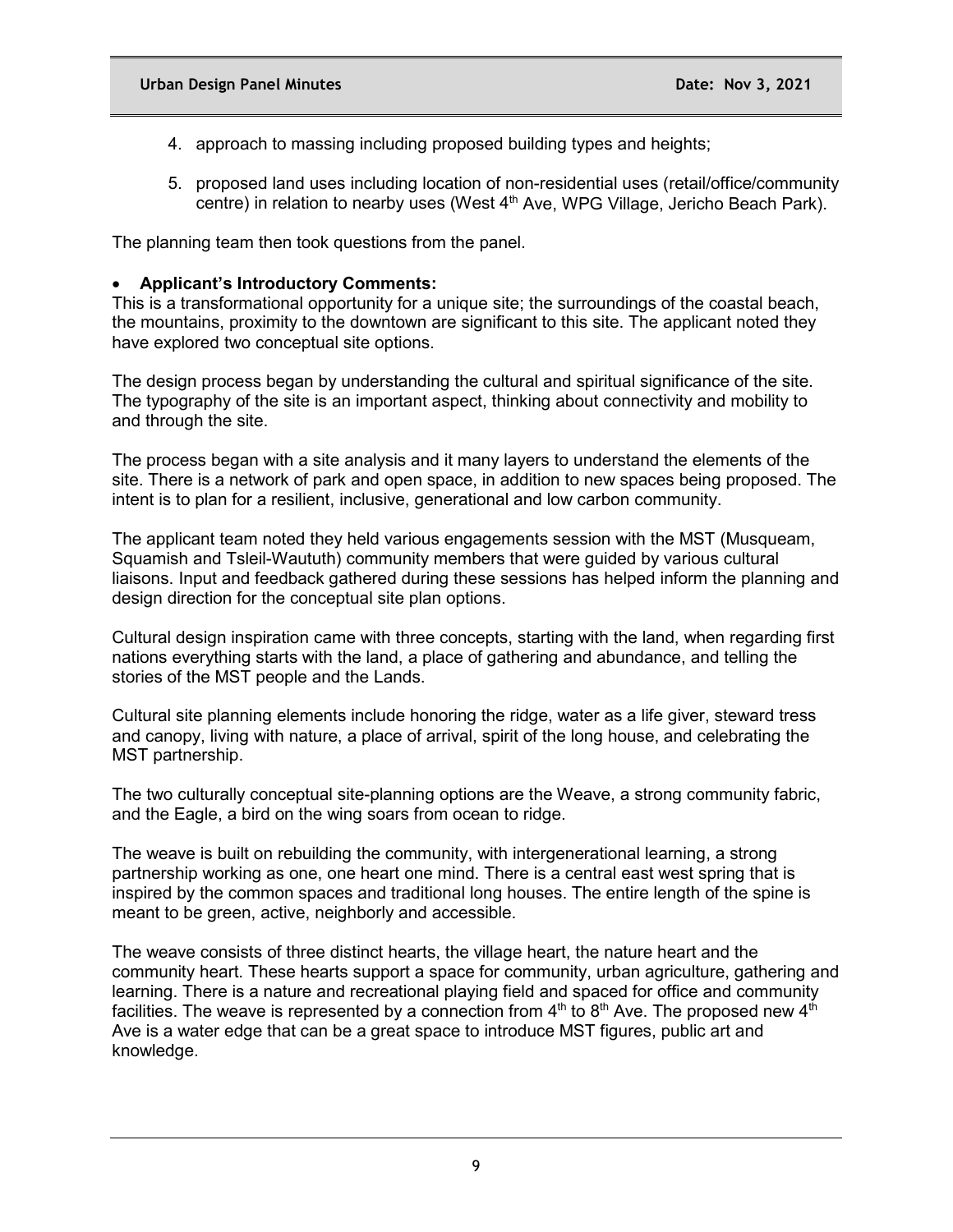There are a variety of private and semi-private open spaces and podium roofs. The weave mobility network prioritizes transit and cyclists. At the edges of the site, there are multiple entry points that would be marked.

The built form of the land use is to show the use and connection of the three hearts of the land. At the east, side there is more distribution of the site. Building are rotating across the grid so there is better sun exposure. The importance of the view from the water, views to the mountains, sea and city. The step down in scale there is the village heart and east west spine.

With the eagle option there is a diagonal of the site, which represents the wings of the eagle that connect the different ends of the site. The diagonal creates a key movement corridor. The corridor features a natural system based landscape. To the east, there is a linear walkway, to the west a mixed-use urban plaza, and up the ridge is the highest point with the views.

There is a pedestrian walkway to the east that aligns with water channels. There are additional gathering spaces and retail. There is a central gathering space surrounded by a wide range of cultural amenity spaces.

There is a mixed-use urban plaza in the middle, which can be a key point for the transit station. There are steps down to the amphitheater space, there is weather-protected canopy.

There is a lookout that has important cultural views to the mountain, shore and downtown. Along  $4<sup>th</sup>$  the applicant noted they are looking at a new mobility corridor which is a nice reflection to the Jericho park across the street, the intent is to connect the open space of network parks. There is different land use across the site; the core of the site provides a strong framework for surrounding residential neighborhoods. There will be community based mixed-use retail. Off 8<sup>th</sup> there will be a bit of retail, a gesture to coming off that side. There will be a series of amenities that will be associated with the central park.

The site drops down to tall towers to lower scale areas of the site. The applicant noted they are working with natural infrastructure and applying it through the site. Buildings are pulled away from the streets and parks to consider solar access and path circulation. The scale has been stepped down to transition down to  $8<sup>th</sup>$  ave.

The applicant team then took questions from the panel.

## • **Related Commentary:**

There was general excitement over the project and the contribution it will have on the City.

### Eagle Concept

Most panelists supported the eagle option, the stronger aspects identified were the overall building form and massing and the stepping of the edges, the diverse building forms, the grand diagonal gesture across the site.

Some panelists noted their support for the density in the eagle option.

Other panelist comments include the success of the natural elements that connect the building forms diagonally, and that the building forms feel like a landscape. This option creates a stronger identity for the MST community. The eagle plan bridges the gap between the east and the west successfully.